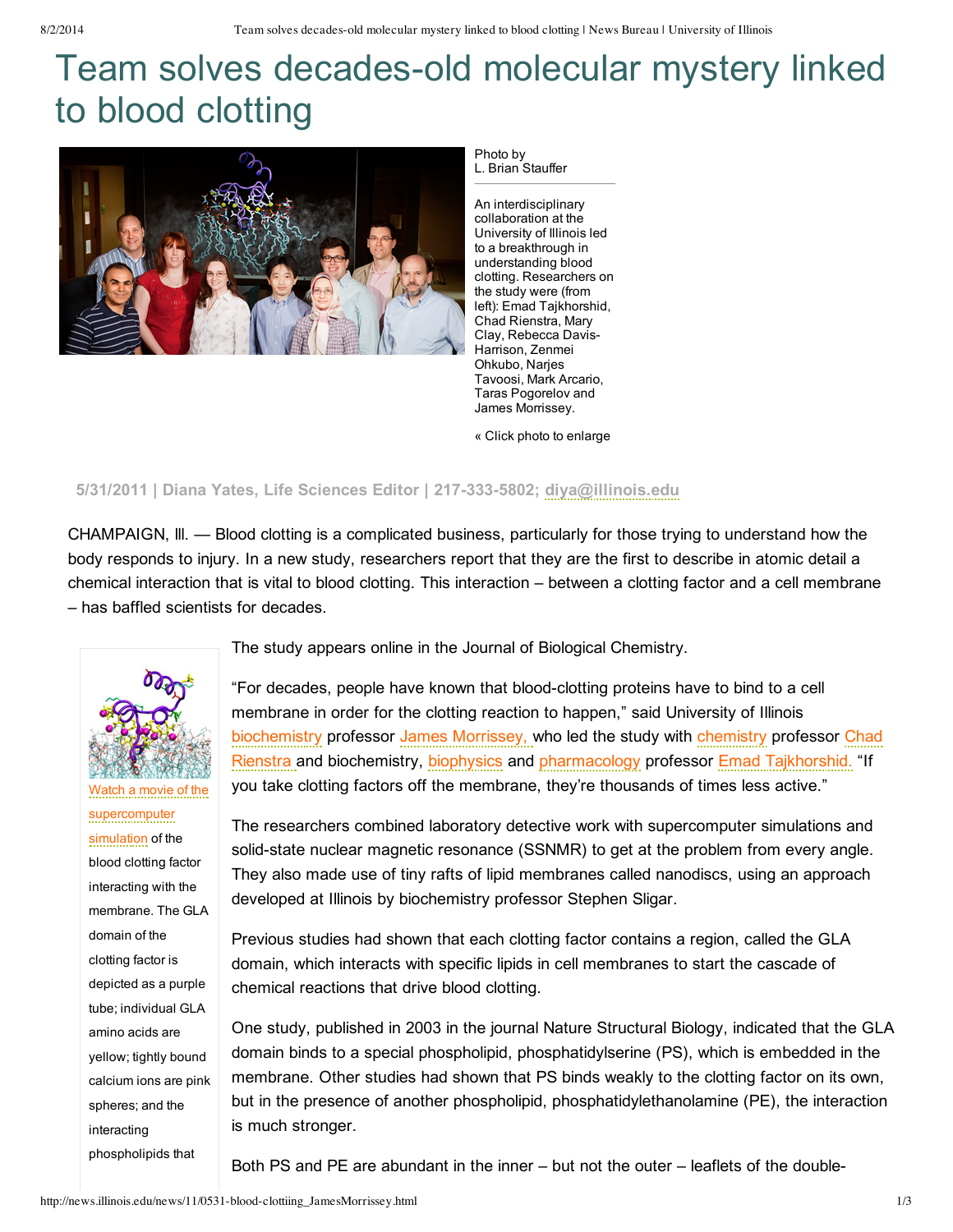make up the membrane are below. | Courtesy Emad Tajkhorshid

8/2/2014 Team solves decades-old molecular mystery linked to blood clotting | News Bureau | University of Illinois

layered membranes of cells. This keeps these lipids from coming into contact with clotting factors in the blood. But any injury that ruptures the cells brings PS and PE together with the clotting factors, initiating a chain of events that leads to blood clotting.

Researchers have developed many hypotheses to explain why clotting factors bind most readily to PS when PE is present. But none of these could fully explain the data.

In the new study, Morrissey's lab engineered nanodiscs with high concentrations of PS and PE, and conducted functional tests to determine if they responded like normal membranes.

"We found that the nanodisc actually is very representative of what really happens in the cell in terms of the reaction of the lipids and the role that they play," Morrissey said.

Then Tajkhorshid's lab used advanced modeling and simulation methods to position every atom in the system and simulated the molecular interactions on a supercomputer. The simulations indicated that one PS molecule was linking directly to the GLA domain of the clotting factor via an amino acid (serine) on its head-group (the non-oily region of a phospholipid that orients toward the membrane surface).

More surprisingly, the simulations indicated that six other phospholipids also were drawing close to the GLA domain. These lipids, however, were bending their head-groups out of the way so that their phosphates, which are negatively charged, could interact with positively charged calcium ions associated with the GLA domain. (Watch a movie of the [simulation.\)](http://www.youtube.com/watch?v=o-Hck-ldzDo)

"The simulations were a breakthrough for us," Morrissey said. "They provided a detailed view of how things might come together during membrane binding of coagulation factors. But these predictions had to be tested experimentally."

Rienstra's lab then analyzed the samples using SSNMR, a technique that allows researchers to precisely measure the distances and angles between individual atoms in large molecules or groups of interacting molecules. His group found that one of every six or seven PS molecules was binding directly to the clotting factor, providing strong experimental support for the model derived from the simulations.

"That turned out to be a key insight that we contributed to this study," Rienstra said.

The team reasoned that if the PE head-groups were simply bending out of the way, then any phospholipid with a sufficiently small head-group should work as well as PE in the presence of PS. This also explained why only one PS molecule was actually binding to a GLA domain. The other phospholipids nearby were also interacting with the clotting factor, but more weakly.

The finding explained another mystery that had long daunted researchers. A different type of membrane lipid, phosphatidylcholine (PC), which has a very large head-group and is most abundant on the outer surface of cells, was known to block any association between the membrane and the clotting factor, even in the presence of PS.

Follow-up experiments showed that any phospholipid but PC enhanced the binding of PS to the GLA domain. This led to the "ABC" hypothesis: when PS is present, the GLA domain will interact with "Anything But Choline."

"This is the first real insight at an atomic level of how most of the blood-clotting proteins interact with membranes, an interaction that's known to be essential to blood clotting," Morrissey said. The findings offer new targets for the development of drugs to regulate blood clotting, he said.

Morrissey and Tajkhorshid have their primary appointments in the U. of I. College of Medicine. Tajkhorshid also is